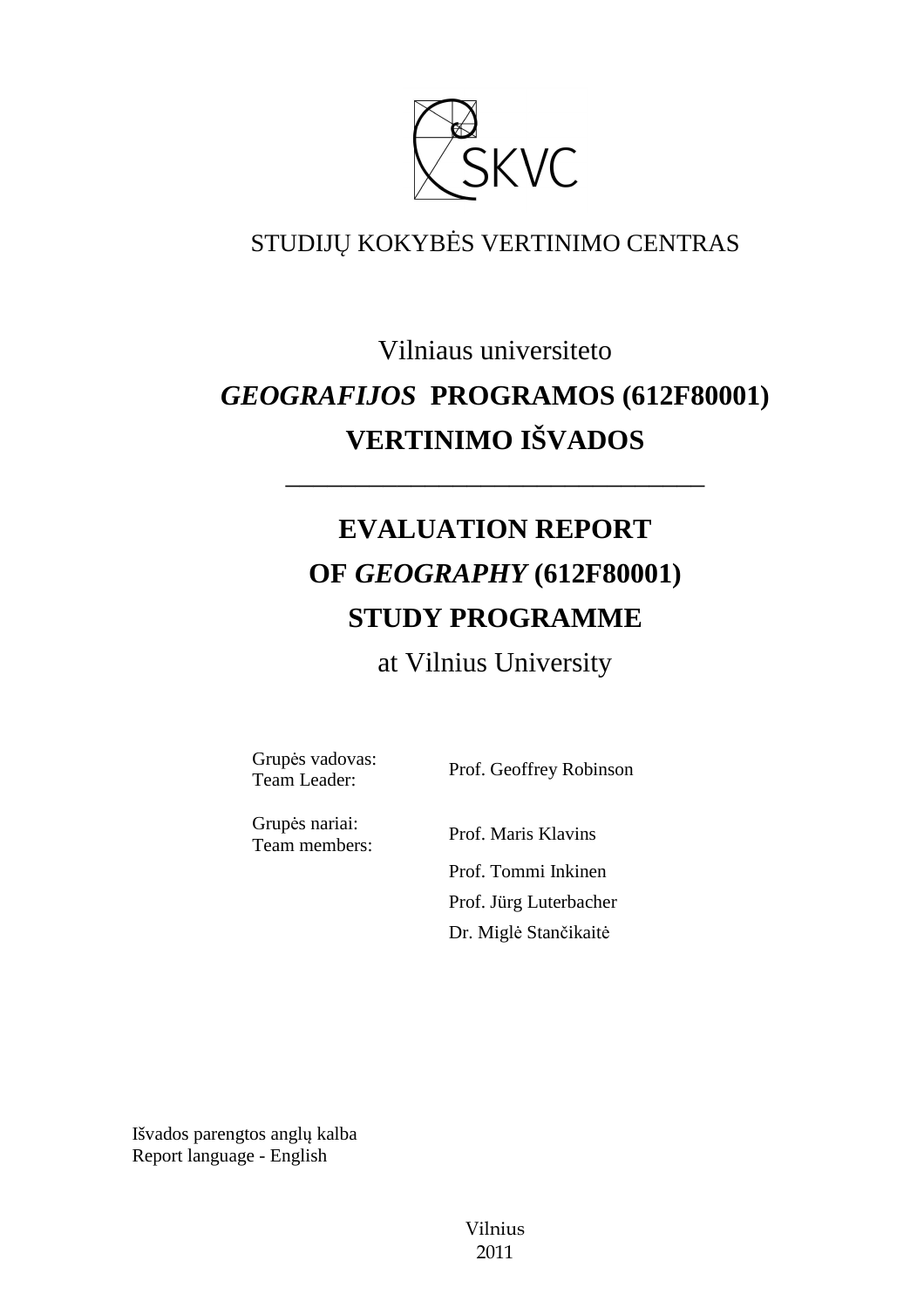#### **DUOMENYS APIE ĮVERTINTĄ PROGRAMĄ**

| Studijų programos pavadinimas                           | Geografija               |
|---------------------------------------------------------|--------------------------|
| Valstybinis kodas                                       | 612F80001                |
| Studijų sritis                                          | Fiziniai mokslai         |
| Studijų kryptis                                         | Gamtinė geografija       |
| Studijų programos rūšis                                 | Universitetinės studijos |
| Studijų pakopa                                          | Pirmoji                  |
| Studijų forma (trukmė metais)                           | Nuolatinė (4)            |
| Studijų programos apimtis kreditais                     | 160                      |
| Suteikiamas laipsnis ir (ar) profesinė<br>kvalifikacija | Geografijos bakalauras   |
| Studijų programos į registravimo data                   | 19-05-1997 Nr. 565       |

#### **INFORMATION ON ASSESSED STUDY PROGRAMME**

–––––––––––––––––––––––––––––––

| Name of the study programme.                           | Geography                    |
|--------------------------------------------------------|------------------------------|
| State code                                             | 612F80001                    |
| Study area                                             | Physical sciences            |
| Study field                                            | <b>Physical Geography</b>    |
| Kind of the study programme                            | University studies           |
| Level of studies                                       | First cycle                  |
| Study mode (length in years)                           | Full-time $(4)$              |
| Volume of the study programme in credits               | 160                          |
| Degree and (or) professional qualifications<br>awarded | <b>Bachelor of Geography</b> |
| Date of registration of the study programme            | 19-05-1997 No. 565           |

Studijų kokybės vertinimo centras

The Centre for Quality Assessment in Higher Education

©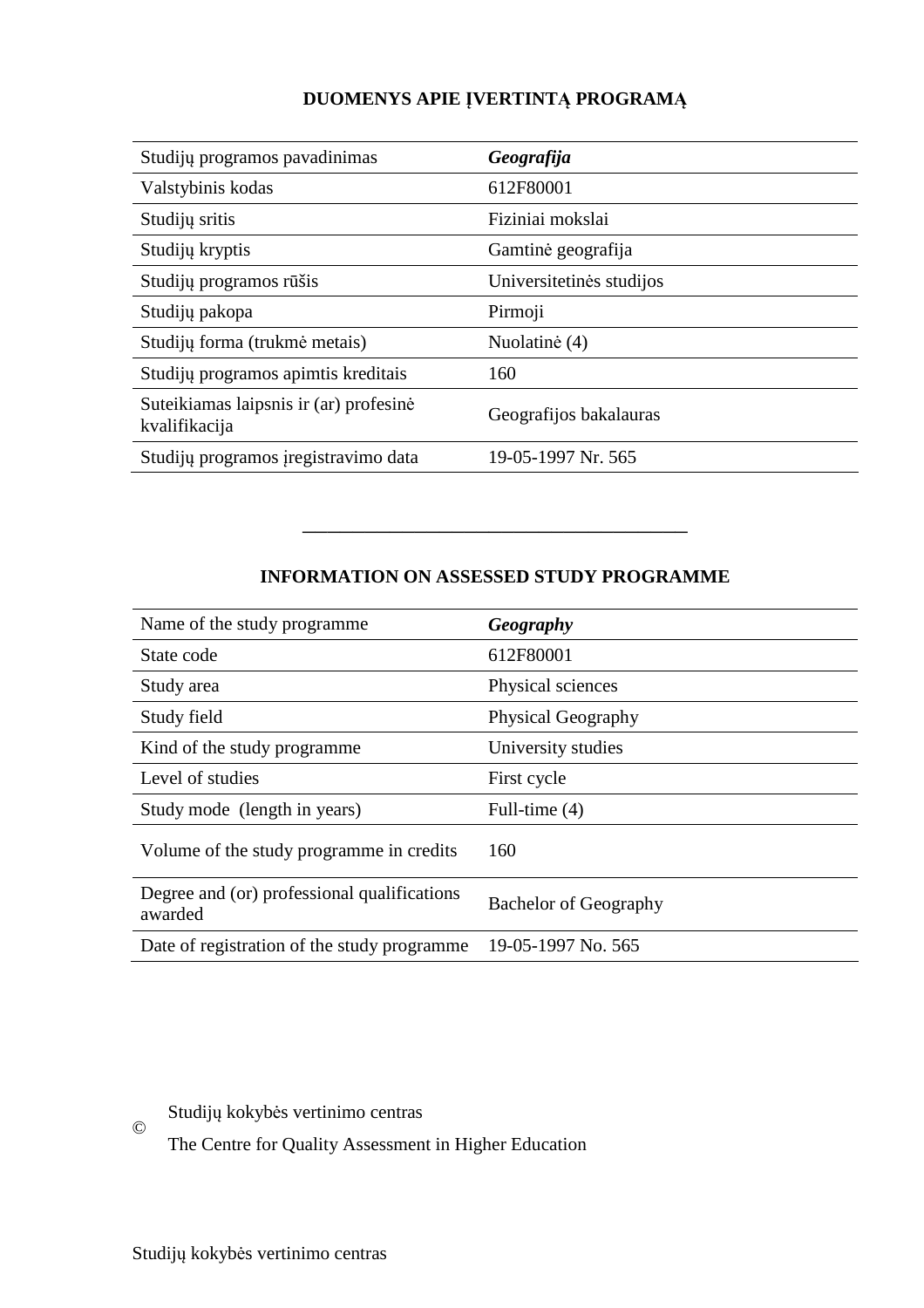## **CONTENTS**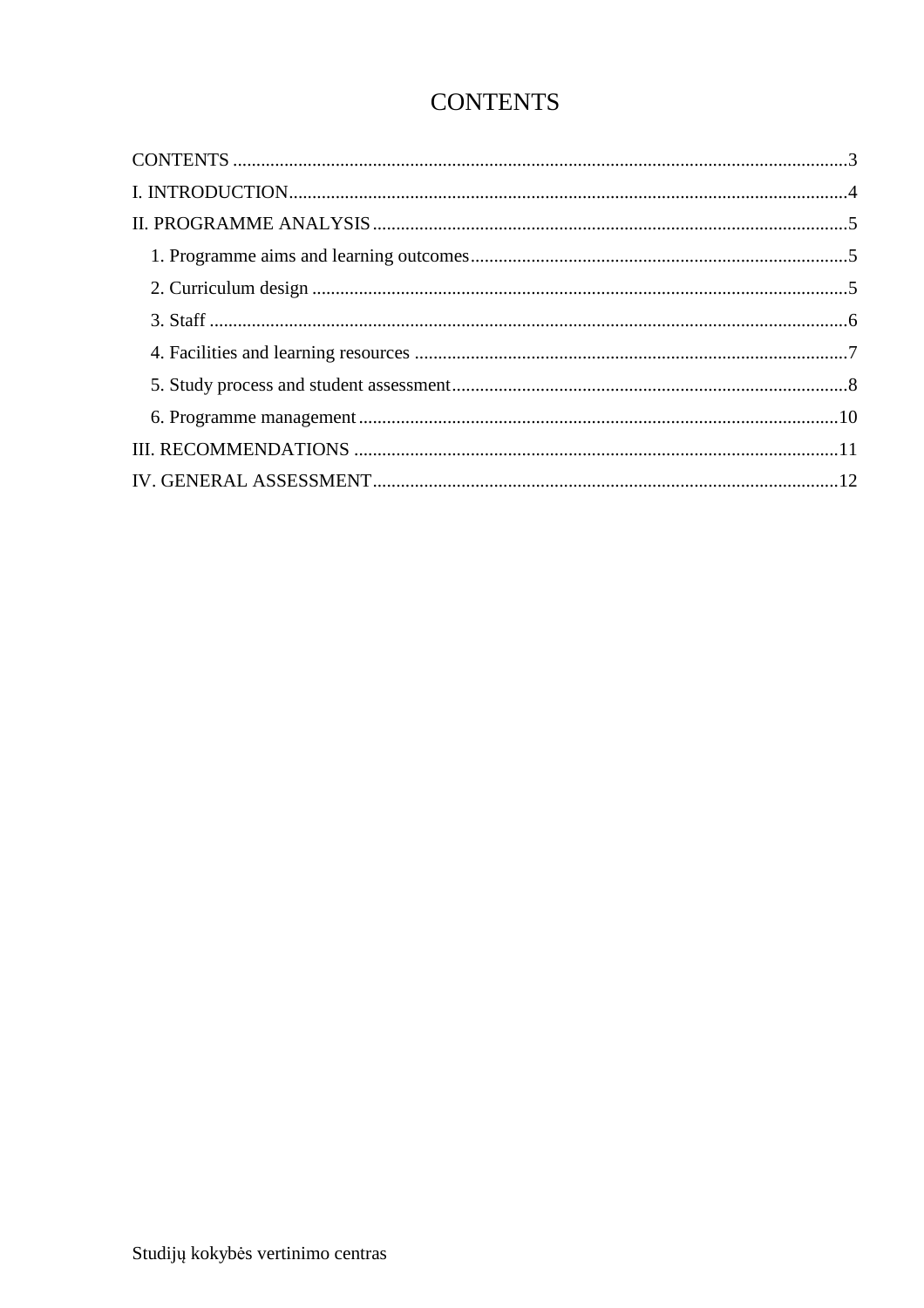#### I. INTRODUCTION

The external evaluation of the Bachelor study programme in *Geography* at Vilnius University (hereafter, 'the University') was initiated by the Centre for Quality Assessment in Higher Education of Lithuania nominating the international expert group (hereafter, the 'expert group' or 'assessment panel') formed by Professor Geoffrey Robinson (University of St. Andrews, Scotland – team leader), Professor Tommi Inkinen (University of Helsinki, Finland), Professor Maris Klavins (University of Latvia, Latvia), Professor Jürg Luterbacher (University of Giessen, Germany) and Dr. Migl4 Stančikait4 (Institute of Geology and Geography of the Nature Research Centre, Lithuania).

The evaluation of the study programme ('the programme') made use of the following documents: Law on Research and Higher Education of the Republic of Lithuania (2009); Order on External Evaluation and Accreditation Procedure of Study Programmes (2011); Methodology for Evaluation of Higher Education Study Programmes (2010); General Requirements for Undergraduate and Integrated Studies Programmes (2010); and Geography Study Field Regulation (2004).

The basis for the evaluation of the study programme is the Self-Assessment Report (SAR), written in 2011, its annexes and the site visit of the expert group to the University on 18 October 2011. The Faculty of Natural Sciences ('the Faculty') coordinates the programme, which is delivered by staff from within the Faculty (the departments of Geography and Land Management, Hydrology and Climatology, Geology and Mineralogy, and the Cartography Centre), other faculties (Chemistry, Physics, Mathematics and Informatics, Economics, Philology, and Philosophy), as well as from the newly established Nature Research Centre (specifically from the former Institute of Geology and Geography). The Department of Geography and Land Management (the 'Department) is directly responsible for teaching the basic geography and land management subjects and for organizing field research practices. The site visit incorporated all required meetings with different groups: the administrative staff of the Faculty, staff responsible for preparing the self-assessment documents, academic staff, students of all years of study, graduates, and employers. The expert group inspected various support facilities and resources (classrooms, laboratories, library, computer facilities), examined students' final works, and various other materials.

After discussions and preparations of conclusions and remarks, the expert group presented introductory general conclusions of the visit to the Department's self-assessment team. The group subsequently met to discuss and agree the content of the report, which represents the members' consensual views.

It may be noted that both the Bachelor programme in *Geography* and the Master programme in *General Geography and Land Management* are located in the same department within the same faculty. They share the same facilities; many staff contributes to both programmes, albeit with different loadings; administration and management are essentially the same for both programmes; and employers who met with the evaluation group related to both programmes and interacted at department and faculty levels. The site visit covered both programmes simultaneously and, inevitably, the two evaluation reports have much in common.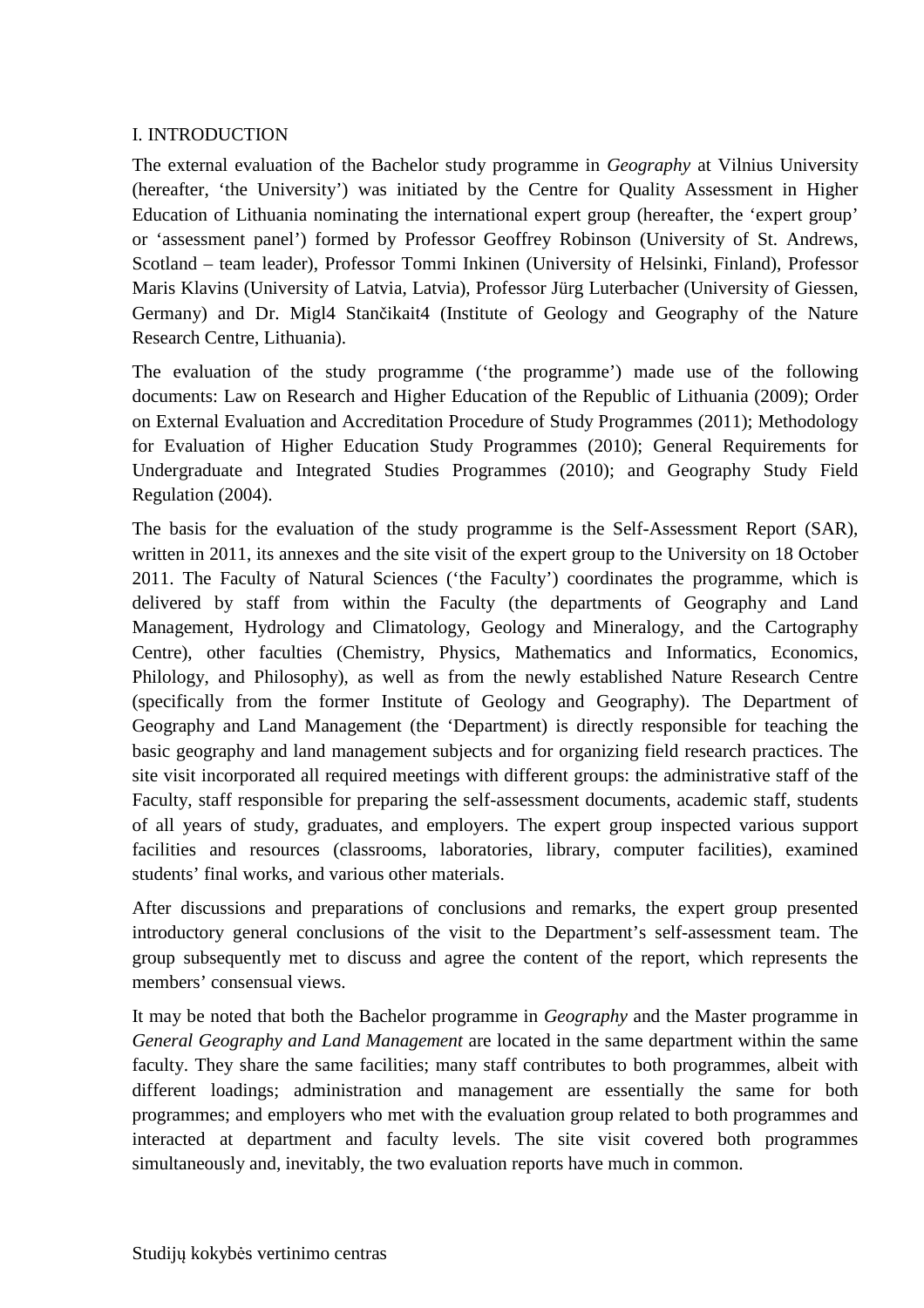#### II. PROGRAMME ANALYSIS

#### *1. Programme aims and learning outcomes*

The programme aims and learning outcomes are well defined, clear and publicly accessible. The primary aim is to train geographers in a broad range of subject areas that contribute to a "specialist understanding" of "general attitudes" towards sustainable development, land management, environment and landscape protection.

There is considerable demand for the programme. The aims and learning outcomes are consistent with the type and level of studies and the level of qualifications offered. They are seen as catering to societal needs and preparing students either directly for employment in those areas on graduation or to be able to progress to master studies. It is clear, however, that the labour market the programme is intended to serve is solely in Lithuania: the aims and outcomes make no mention of employment and higher-level study opportunities elsewhere. The intended learning outcomes embrace broad groups pertaining to the acquisition of knowledge and the development of cognitive, practical and transferable skills. Like the aims, the description of some specific learning outcomes is very broad. For example, "to comprehend …" and "to understand …" are terms that lack precision and could be more clearly defined, in context, at this level. But these are quibbles. The outcomes relating to skills are expressed in terms of what students are expected to be able to do, which impressed the expert group, indicating that the concepts of aims and outcomes have not been fully integrated into programme planning. The learning outcomes are appropriately mapped onto the study subjects. The programme name, aims, learning outcomes, content and the qualifications offered are fully compatible with each other.

#### *Main strengths and weaknesses*

#### *Strengths*

Students graduate from the programme as specialist geographers with especially broad basic scientific and applied skills.

#### *2. Curriculum design*

The curriculum meets all legal requirements. It assumed the current structure in 2005-2006 and has adapted to comply with all subsequent legislation and regulations. Although the study field is nominally physical geography, the programme has been kept to the interdisciplinary tradition of uniting physical and human components. This has had consequences for the time devoted to the preparation of theses; interdisciplinary requirements are for research to be conducted in both physical and human geography. This is achieved by scheduling a final paper in one area and a final project in the other; the students choose which area is addressed by each of the two methods.

The programme includes many study subjects, both obligatory and optional. The courses are evenly spread over the four years of study, with parallel teaching of physical and human components ensuring that both can be advanced at the same pace from year to year. The subjects are logically linked and avoid undue repetition of theme and content. As mentioned in the previous section, learning outcomes are mapped onto the study subjects and all possible inclusions of optional subjects combine with obligatory subjects to enable achievement of the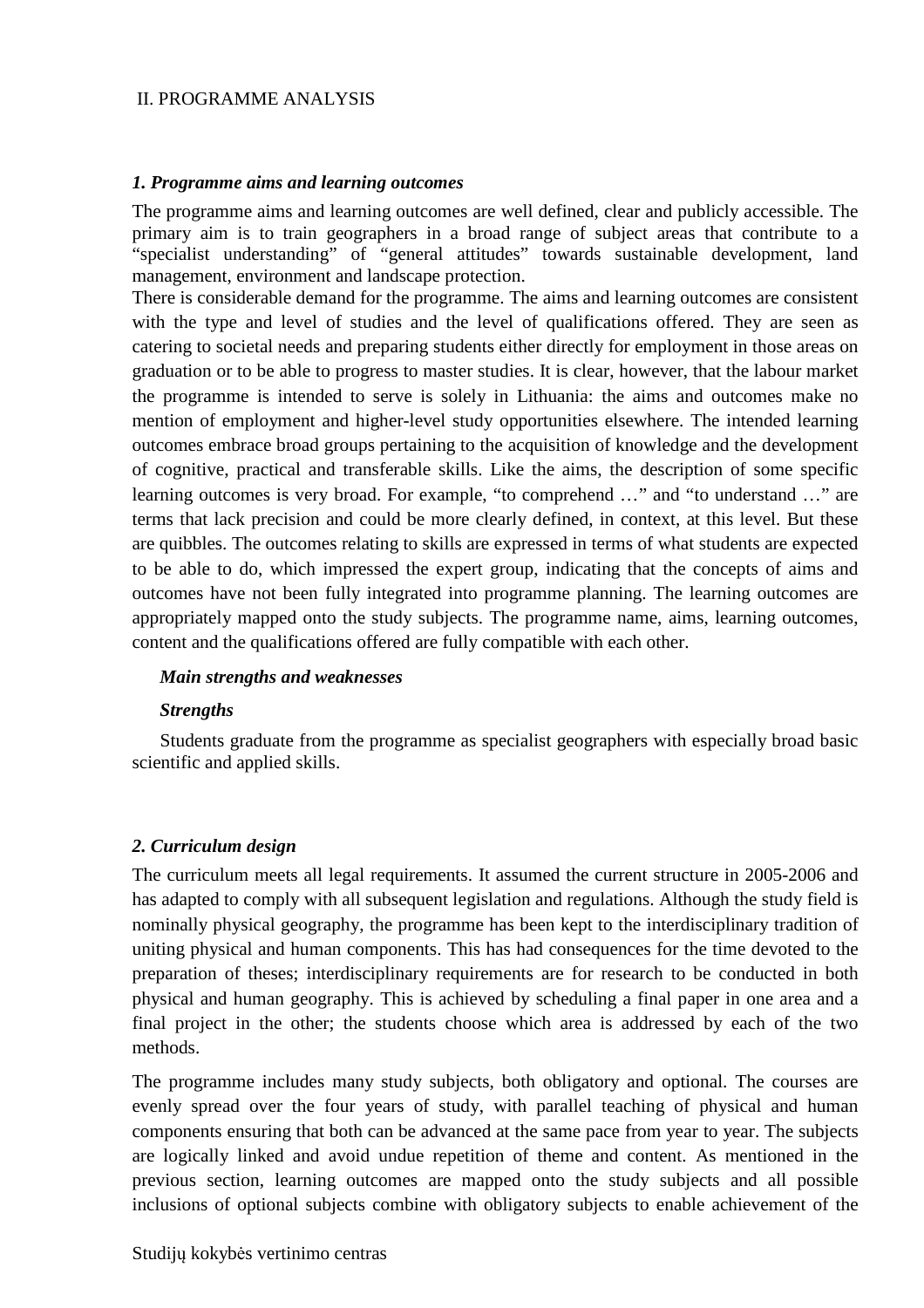intended learning outcomes. The content of the subjects is consistent with the level of studies and generally appropriate for the achievement of the learning outcomes.

The study methods and materials seem to be appropriate for the achievement of the learning outcomes. The SAR, however, states with regard both to aims and outcomes and to the curriculum, that more attention to practical work could further enhance the programme; this could be associated with the introduction of qualitative research methodologies in social geography and strengthening the group of optional subjects. The SAR also targets developments in teaching and learning methodologies. The expert group would look to more research-based or evidence-based teaching methods that would help to ensure that the programme reflects the latest scientific achievements. They acknowledge, however, that good examples of research-supported teaching do feature in the programme as it now stands from 2011, noting with approval the introduction of a new module '*Methods of sociogeographical research and sociogeographical learning practice*'.

#### *Main strengths and weaknesses*

#### *Strengths*

The curriculum has been well adapted to accommodate the regulatory changes that have characterised the last few years.

The structure and content of the curriculum are very well matched to the programme aims and outcomes.

#### *Weaknesses*

The programme's social geography components do not yet introduce the research methodologies that play a major part in the modern discipline.

#### *3. Staff*

The staff who delivers the programme meets all legal requirements. Most have a long experience of teaching and research, all satisfy more than the minimum requirements. Collectively their numbers are more than adequate and they are well qualified to ensure the intended learning outcomes. In total, 42 academic staff contributes to the programme; 28 teach specialised geography subjects and 14 teach study area basics. Of the specialist teachers, 55 per cent are members of the Department, 35 per cent are from other departments in the Faculty, and 10 per cent are from other institutions. Staff from other faculties teaches appropriate study area basics and general education subjects. This drawing upon specialists from other areas and institutions, all with high scientific and teaching experience and qualifications, enables the delivery of a highquality programme with a good scientific basis. The number of guest lecturers and interactions with the research institutes in the Nature Research Centre are indicative of high-quality inputs of research into teaching. Four technicians in the Department complete the staff available to the programme.

The staff's age profile is even throughout the various age ranges (from below 40 to above 60). This facilitates continuity in the programme, as staff turnover occurs mostly by voluntary retirement of the older members or by programme changes. Staff from other faculties and institutions occasionally changes in consequence of the workload policies of those bodies. In general, it would appear that programme management copes well with the inevitability of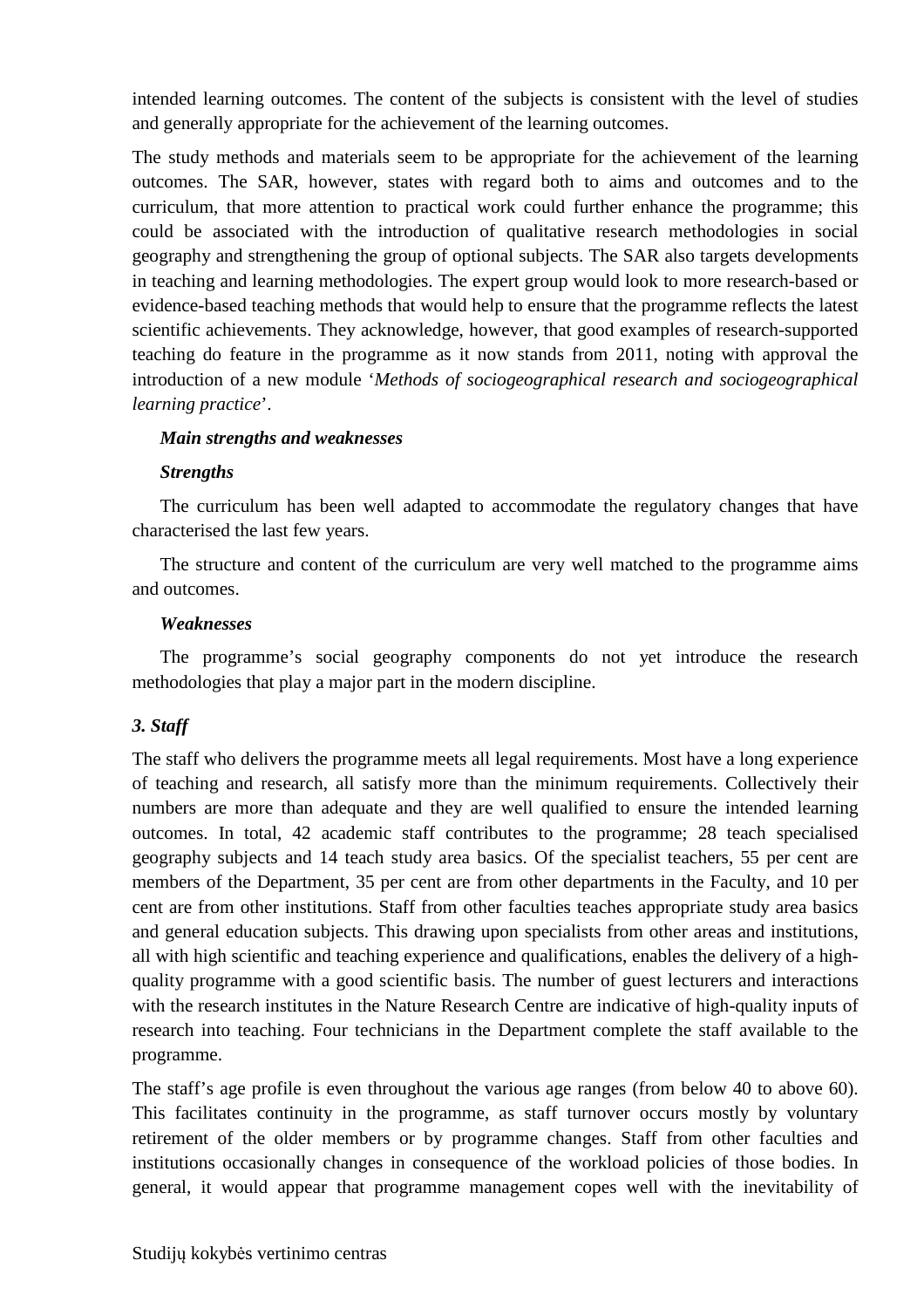turnover amongst such a large complement of staff, from a variety of main workplaces, which combine to deliver the programme.

Staff is active scientists who contribute to scientific conferences and participate in scientific research projects related to the programme's study field. The participation of staff in these scientific activities is uneven, however, and it is an aspect of the provision that warrants improvement. Staff in the Department, nevertheless, continues to improve their qualifications and engage in staff-development activities. Collaborative agreements with foreign universities, in particular Bamberg (Germany) and Montpellier (France), facilitate visits of teachers from abroad. These are organized so as to promote improvements not only in geographical competence but also in foreign language skills, teaching methods and study management. The expert group would encourage further developments in these arrangements.

#### *Main strengths and weaknesses*

#### *Strengths*

Teaching and research contributions from highly experienced, well-qualified staff from other faculties and institutions.

Ongoing improvement of the staff's qualifications and an overall significant participation in scientific activities.

Visits and training by staff from foreign institutions.

#### *Weaknesses*

The scientific activity of many teachers, especially those in the Department, is rather modest. The number and quality of publications are low, and mostly published in local scientific journals.

#### *4. Facilities and learning resources*

Programme lectures are delivered not only in the Faculty's auditoria but also in the faculties of Physics, Chemistry and Philology. The auditoria are adequate in size and suitably equipped. The Faculty's library and reading rooms are also adequately equipped.

Arrangements for students' practice are adequate. Students participate in three field practices, which support the theoretical subjects studied in each of the first three years. Various social partners cooperate with the Department in arranging the practices.

The Department's computing facilities need improvement. A computer room with only 11 places is inadequate for the number of students, albeit that they have access to equipment in other areas and many have their own computers. The expert group saw little in the way of fieldwork equipment. Despite the statement in the SAR that two-to-three auditoria and laboratories in the Faculty are renewed and provided with new facilities every year, the group observed that laboratories were in need of upgrading to keep pace with modern developments in the subject field. The group was pleased to note that the need for improvement has been recognized and the Department has secured some European funds for the purpose. Included will be renewal of technical facilities in auditoria, and upgrading of experimental equipment and mobile computing hardware and software used for fieldwork practicals. The Department's computers, including those in the computer classroom, are all to be replaced and a new geography laboratory provided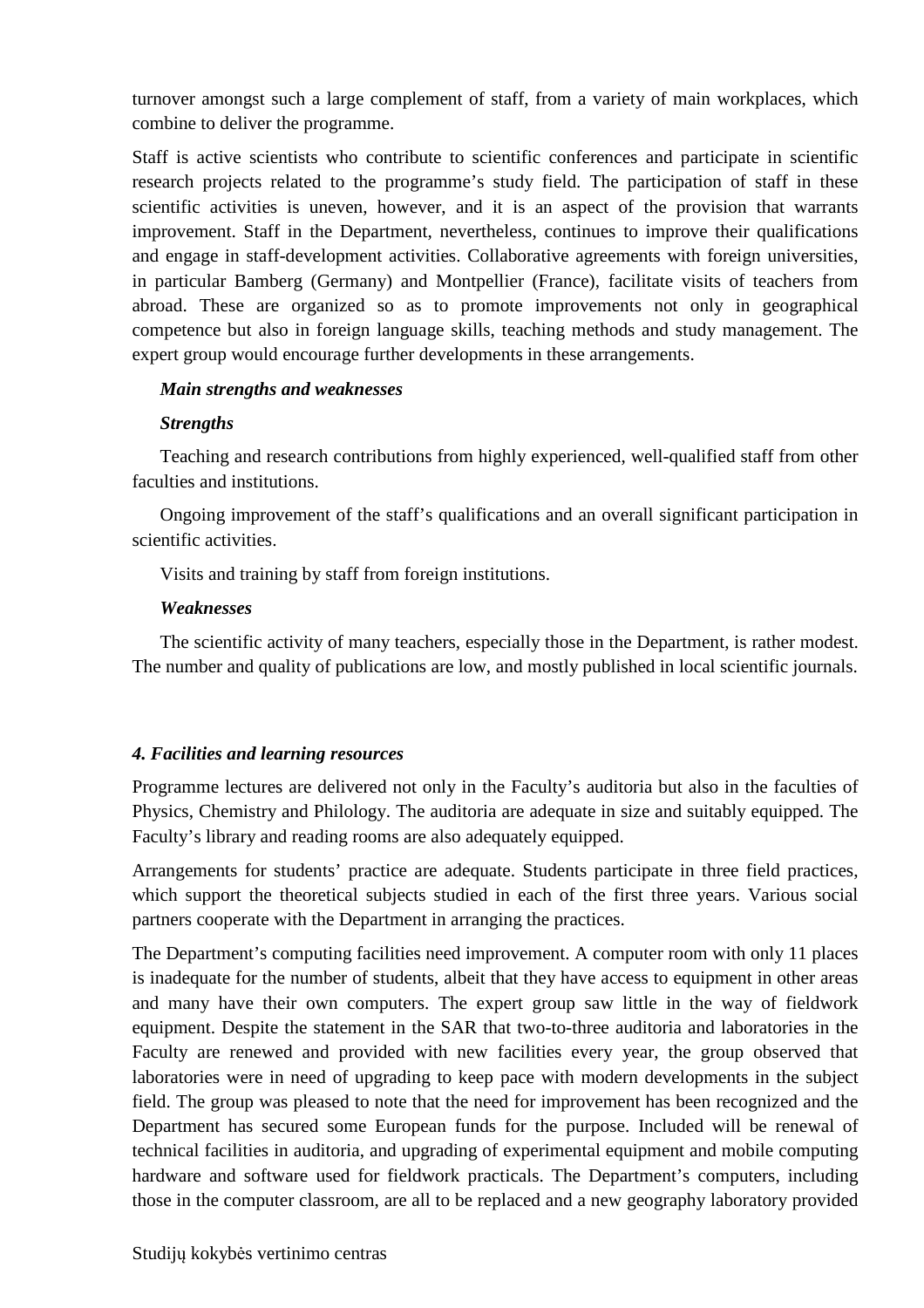and equipped. The expert group would encourage the Department to ensure an adequate provision for maintenance and renewal of small items, especially fieldwork equipment, as part of the expenditure programme.

Library resources are of variable adequacy. Literature is located in the University and Faculty libraries. The Faculty library holds some 150 most recent scientific publications in geography and land management, in the English, German and Russian languages. Many subjects are covered by enough textbooks and other educational and scientific literature. Other subjects are inadequately covered. As a partial remedy, lecturers place summary materials on the Department's website home page; although this is laudable exercise, which is planned to be completed for all the programme's study subjects during the next two years, this is a poor substitute for authentic publications. The other faculty libraries support the subjects that they contribute to the programme. Students who met with the expert group were emphatic that they are not seriously hampered by the level of library resources; they make use of the wide variety of libraries elsewhere in Vilnius, in addition to having their own access to online databases made available by the University and by such institutions as the Nature Research Centre and the Lithuanian Science Academy. A student GIS is also available and students are generally satisfied with the level of holdings and accessibility of learning resources. Nevertheless, the expert group would hope that in the process of securing funds to improve equipment and other laboratory resources, the Department will also deploy funds to keep library resources up to date.

#### *Main strengths and weaknesses*

#### *Strengths*

The securing of funds to renew teaching and learning equipment in the very near future.

#### *Weaknesses*

The current lack of modern equipment, teaching and learning materials, and sufficient resources for practical work.

#### *5. Study process and student assessment*

The admission procedures comply with all statutory requirements. Entry is by competitive examination with scores augmented by high performances in national and international geography competitions. The programme attracts highly motivated students with good competitive scores. Geography is a very popular subject amongst school leavers and demand for the programme is high. The Department regularly recruits 33-37 well-qualified students each year (figures for 2006-2010). Unfortunately, and apparently the result of factors outwith the Department's control (academic leave of absence; personal and financial circumstances; taking up of paid employment which then impinges on academic work) there is a significant dropout rate. This has reached as high as 25-27 per cent from first and final-year students; only 22-27 students graduated over the period 2006-2010, although some who failed to graduate in the allotted four years have returned to studies later. The expert group encourages the Department to consider implementing a systematic method of more accurately ascertaining the reasons for noncompletion, at the same time preserving individual confidentialities. The group recognises the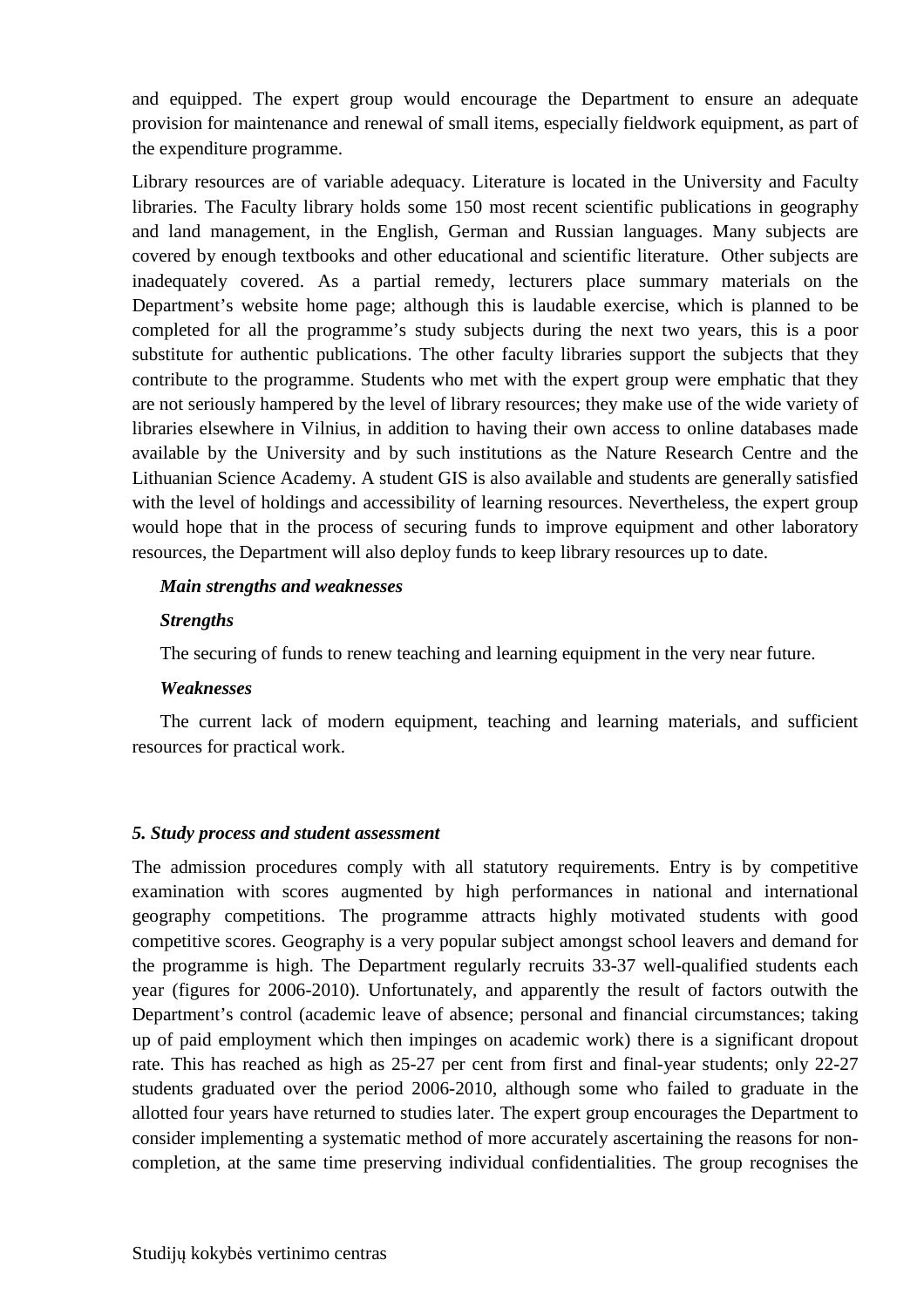inherent problems of establishing such a system but without definitive information the troublesome dropout rate cannot be effectively tackled.

The programme has been described above as involving a large number of staff from several faculties and other institutions, with classes held in a variety of locations. The organising task, performed by the Department, is considerable; it is a notable feat to be able to ensure an adequate provision of the programme and the achievement of intended learning outcomes. Students are provided with all necessary information about classes, aims and outcomes, subject requirements and the scheduling of assessments, learning practices and study papers, including the final thesis. The information is provided in a variety of ways and in a timely fashion. The students who met with the expert group acknowledged they are kept well informed.

Students are encouraged to participate both in scientific and social activities. Opportunities include an annual scientific conference of geography students where presentations and papers are in competition for awards and prizes. A few students are able to work with staff members on their research projects. The Faculty organises a wide range of events for students to be able to meet and interact with teachers and social partners; some of the events also involve staff from other universities, in Lithuania and abroad, and graduates from the programme. Of particular note are the specialised learning trips in spring and autumn that take students to various parts of Lithuania and widen students' knowledge of the natural and cultural heritage. (The trips are additional to the annual summer practices, which are an important part of the study process.) All these activities heighten students' motivation and help to promote the excellent relations between staff and students that greatly impressed the expert group. They lie at the heart of the academic and social support the Department provides.

The University provides financial support in a number of ways. Scholarships reward certain academic successes or are directed to the social support of students with disabilities or other handicaps to study, such as serious illness or bereavement. Counselling and advisory services are available to help and guide students experiencing study difficulties. Despite all of these measures, economic and personal circumstances still lead to most of the student withdrawals referred to above.

Students have opportunities to participate in the ERASMUS exchange (student mobility) programme. At bachelor level this is limited to students with good results and facility in a foreign language; they can spend six months at a chosen West European university. Outgoing students in this programme have numbered from one to four in each year. Incoming students have numbered as many as nine, and they bring an additional component to the university and geography experience of the home students.

The assessment of knowledge and achievement is by a variety of continuous, intermediate and final examination methods. They take mostly traditional forms. Eligibility to take a subject examination is dependent on satisfactory attendance at the various practical and seminar sessions. Study subject documentation informs students about the assessment methods to be used and the requirements for achieving particular grades. Specific procedures govern the preparation and submission of the final thesis. The assessment system appears to be well organised and equitable; it is clear, adequate and publicly available.

The professional activities of the majority of graduates meet the programme provider's expectations, in that a remarkable proportion of the graduates (up to 45 per cent) continue in the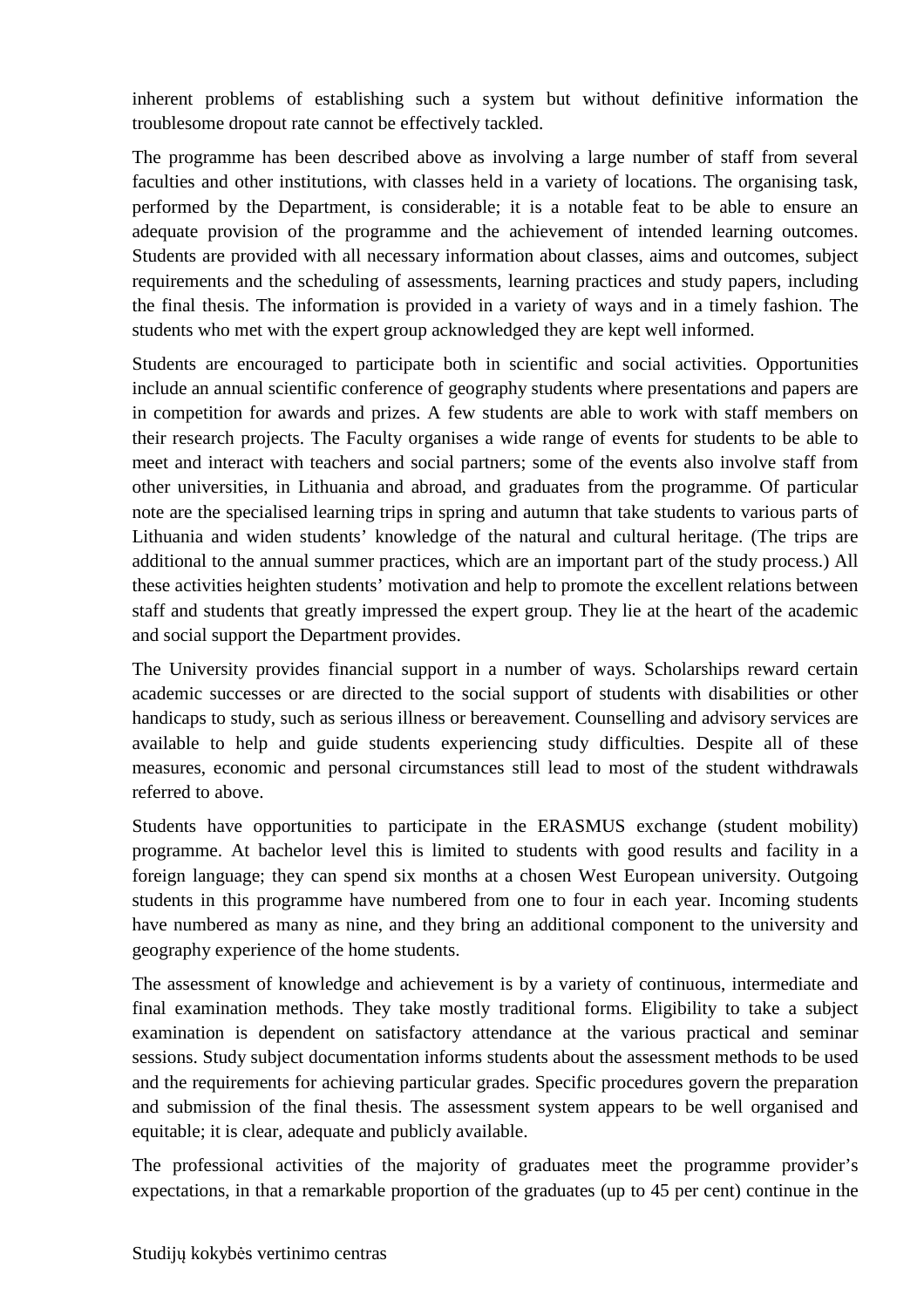Department's master study program of Geography and Land Management; others (up to 15 per cent) proceed to other Faculty programmes in cartography, ecology, and geology. Many of the substantial remainder go directly into employment, mostly in geography-related positions. From discussions with graduates and employers, it would appear that students are now better prepared for employment than they were some years ago. But given the likelihood that in the longer term the job opportunities will change, it would be sensible for the Department to begin intensive labour-market analysis with the intention of modifying the programme in readiness for the changes that are thus identified

#### *Main strengths and weaknesses*

#### *Strengths*

Especially noted was the confidence of students; the enthusiasm of a well-qualified staff; and appreciation by graduates of the skills they had acquired in the programme.

A wide range of academic activities promote the excellent staff-student relations that lie at the heart of the Department's academic and social support of students.

The progression of a majority of graduates into further studies or subject-related employment.

#### *6. Programme management*

Operating within the regulatory framework of the State, programme management is at three levels: University, Faculty and Department. Responsibilities for internal regulation, decisions and monitoring of the implementation of the programme are clearly allocated. Operational control and direct responsibility for implementing the programme are with the Department. Here the Head, the staff and the programme committee deal variously with matters that include organisation of the study process; provision of facilities and learning resources; improvement of study quality; allocation of teaching loads; changes of curriculum, subject preparations and descriptions; relations with social partners; and confirmation of supervisors for theses and research papers. Programme management is generally effective; the exception has been the inability to secure adequate funding for the regular periodic upgrading of facilities and learning resources. That is doubtless a problem that pervades the University and it is to be hoped that the recent acquisition of European funds will improve matters.

The evaluation and improvement processes involve stakeholders. Students are represented on the programme committee and on the Faculty council. Social partners are also represented on the committee; they play an important advisory role there and in their contacts with staff and students in events organised by the Department. Employers and alumni who met with the assessment panel expressed their appreciation of the good relations that prevail with social partners and their ability to be heard in discussions about programme enhancements.

Internal quality assurance procedures are efficient and generally effective. All bodies involved at the various levels have clear monitoring and reporting responsibilities. The general system is based upon European Regulations for internal study quality assurance; the so-called 'Dublin descriptors' or guidelines; UK guidelines for geographical studies; and guidance from the Lithuanian Centre for Quality Assessment in Higher Education. The periodic surveys of study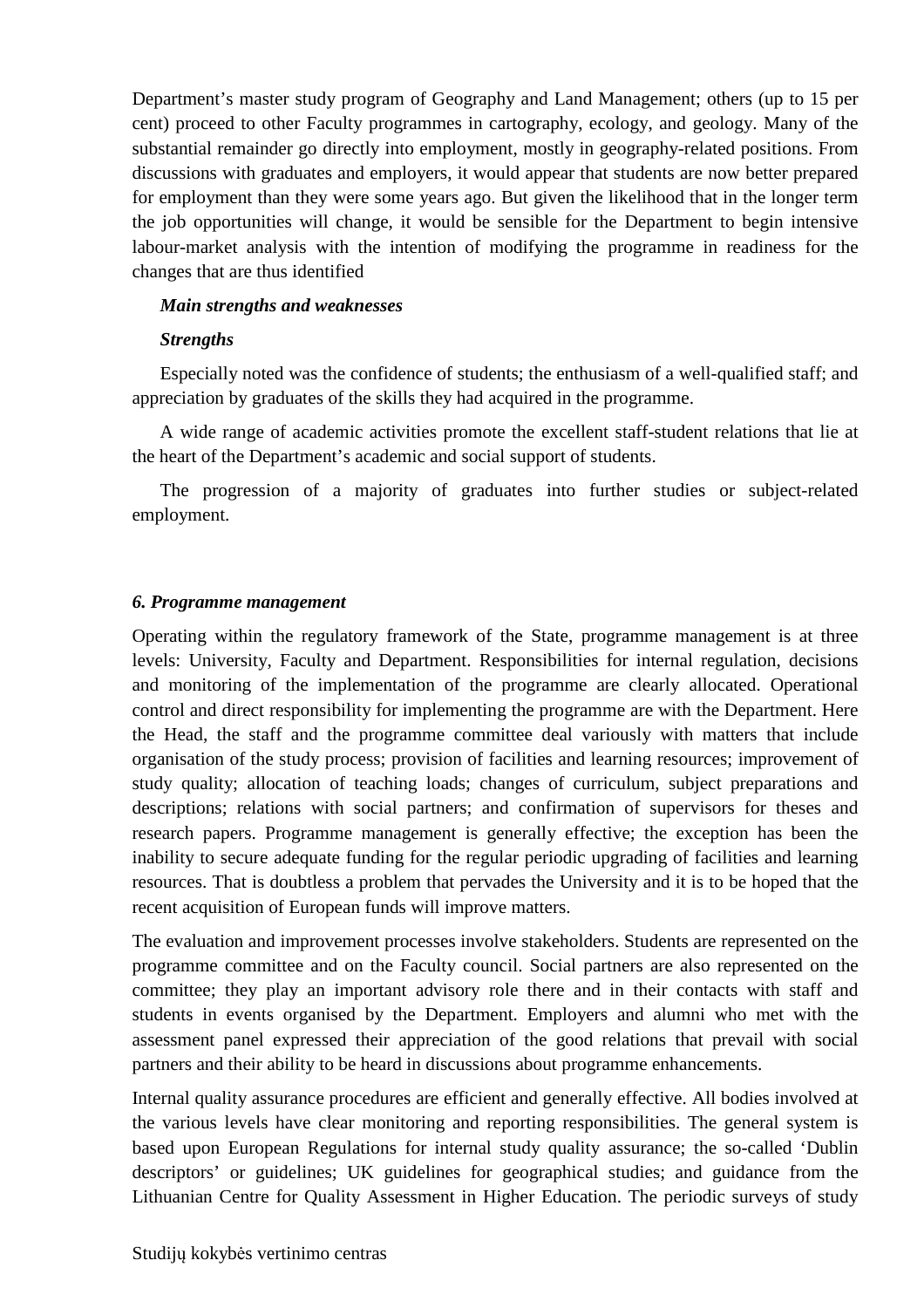disciplines and teaching quality are an important part of the process. Other information is regularly gathered from teaching staff, employers and other social partners.

Analysis of regularly gathered information underpins the improvement process. Lessons learned from internal surveys lead, after due process, to programme improvements. The outcomes of external evaluations carried out in 2001 were used to improve the programme, as was an internal assessment carried out by a former programme committee in 2005. Already, the SAR incorporates pointers to improvements that will have been prompted by the current evaluation. The use that has been made of the outcomes of internal and external evaluations is evidence to the expert group of the programme management's responsiveness to the needs for change and willingness to identify and implement improvements.

#### *Main strengths and weaknesses*

#### *Strengths*

The involvement of stakeholders in the Department's programme management.

The design and operation of the internal quality assurance system to align with international standards.

The willingness to apply the results of internal and external evaluations to improve the programme.

#### III. RECOMMENDATIONS

- 1. With regard to both aims and outcomes and the curriculum, enhance the programme by increasing practical work, which could be associated with introducing qualitative research methodologies in social geography and strengthening the group of optional subjects.
- 2. Adopt more widely the research-based or evidence-based teaching methods that are found in parts of the programme and would help to ensure that the programme reflects the latest scientific achievements.
- 3. Take whatever steps are required to raise the level of international scientific activity, research and publication to at least the level of the most active contributors to the programme and hence raise the Department's and the programme's international visibility.
- 4. Make haste with the renewal and upgrading of computing, laboratory and field equipment and of learning resources.
- 5. Given the likelihood that in the longer term employment opportunities will change, the Department might begin intensive labour-market analysis with the intention of modifying the programme (and the master programme that many students progress to) in readiness for the changes that are thus identified.